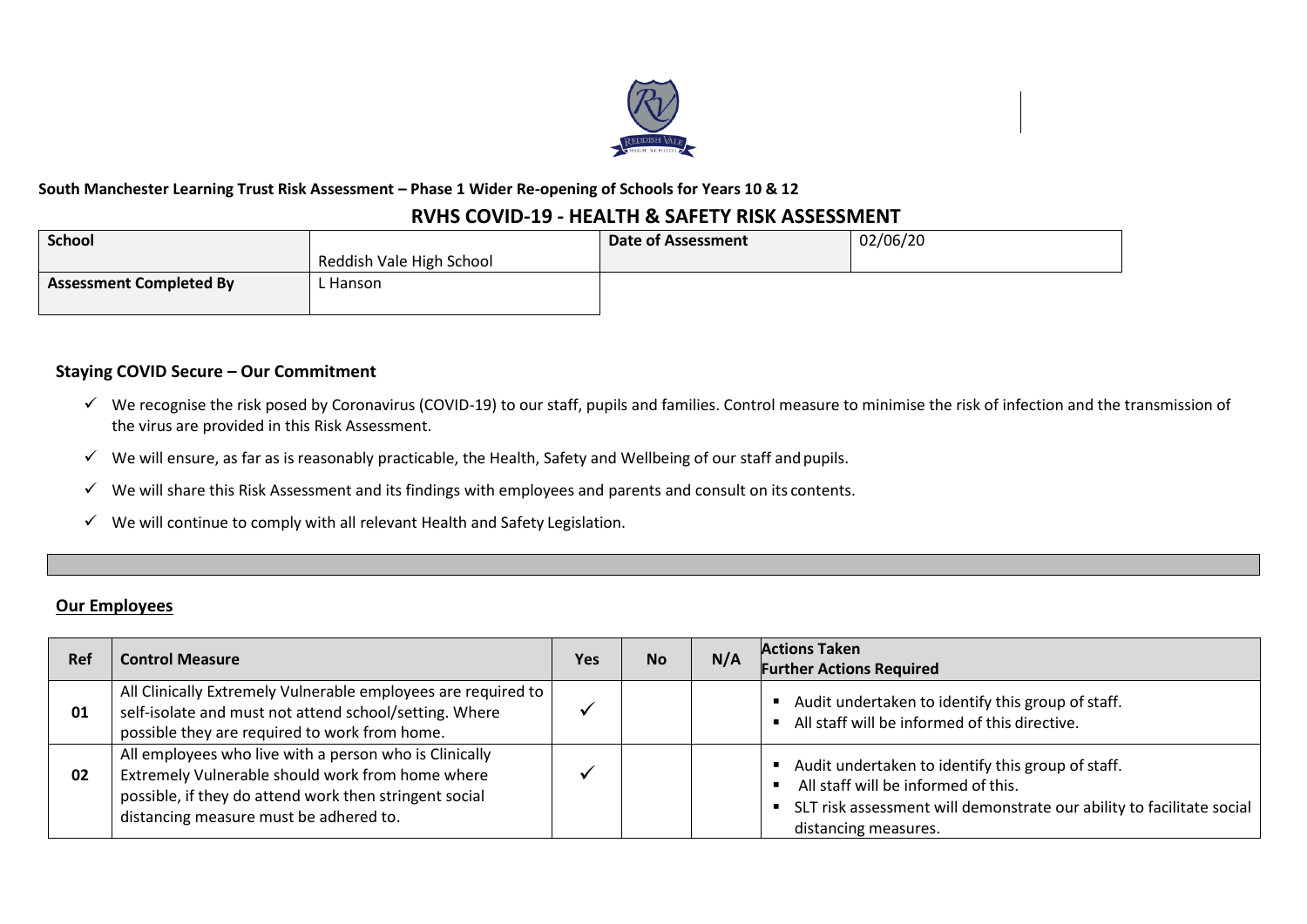| 03 | All Clinically Vulnerable employees are required to take<br>extra care in observing social distancing and should work<br>from home where possible. If unable to work from home,<br>they should be offered the safest on site role, ensuring that<br>they adhere to stringent social distancing. |   | Audit undertaken to identify this group of staff.<br>Monitor daily updates from the DFE on the status of different<br>vulnerable groups including BAME groups<br>Individual risk assessment regarding returning to school will be<br>carried out with BAME colleagues<br>All staff will be informed of this.<br>SLT/HR will work with individual staff members who come to<br>school, to identify 'safe role' on site. |
|----|-------------------------------------------------------------------------------------------------------------------------------------------------------------------------------------------------------------------------------------------------------------------------------------------------|---|------------------------------------------------------------------------------------------------------------------------------------------------------------------------------------------------------------------------------------------------------------------------------------------------------------------------------------------------------------------------------------------------------------------------|
| 04 | All employees, themselves or persons within their household,<br>who have COVID-19 symptoms, should self-isolate and should<br>not attend school/ setting until they can be tested. If test is<br>negative they can return to work.                                                              | ✓ | All staff will be informed of this directive.<br>Staff will also be informed that they are able to book a test for<br>themselves or members of their household who have symptoms<br>by using the website https://self-referral.test-for-<br>coronavirus.service.gov.uk/.                                                                                                                                               |
| 05 | We regularly contact / keep in touch with colleagues who are<br>self- isolating/ working from home and monitor / support both<br>their Physical and Mental Health & Wellbeing                                                                                                                   | ✓ | We will nominate the line-manager as the named person<br>responsible and provide guidance for making contact by email or<br>phone. They will be expected to do this once per week as a<br>minimum expectation.<br>Employees have access to Employee Assistance Programmes if<br>required.                                                                                                                              |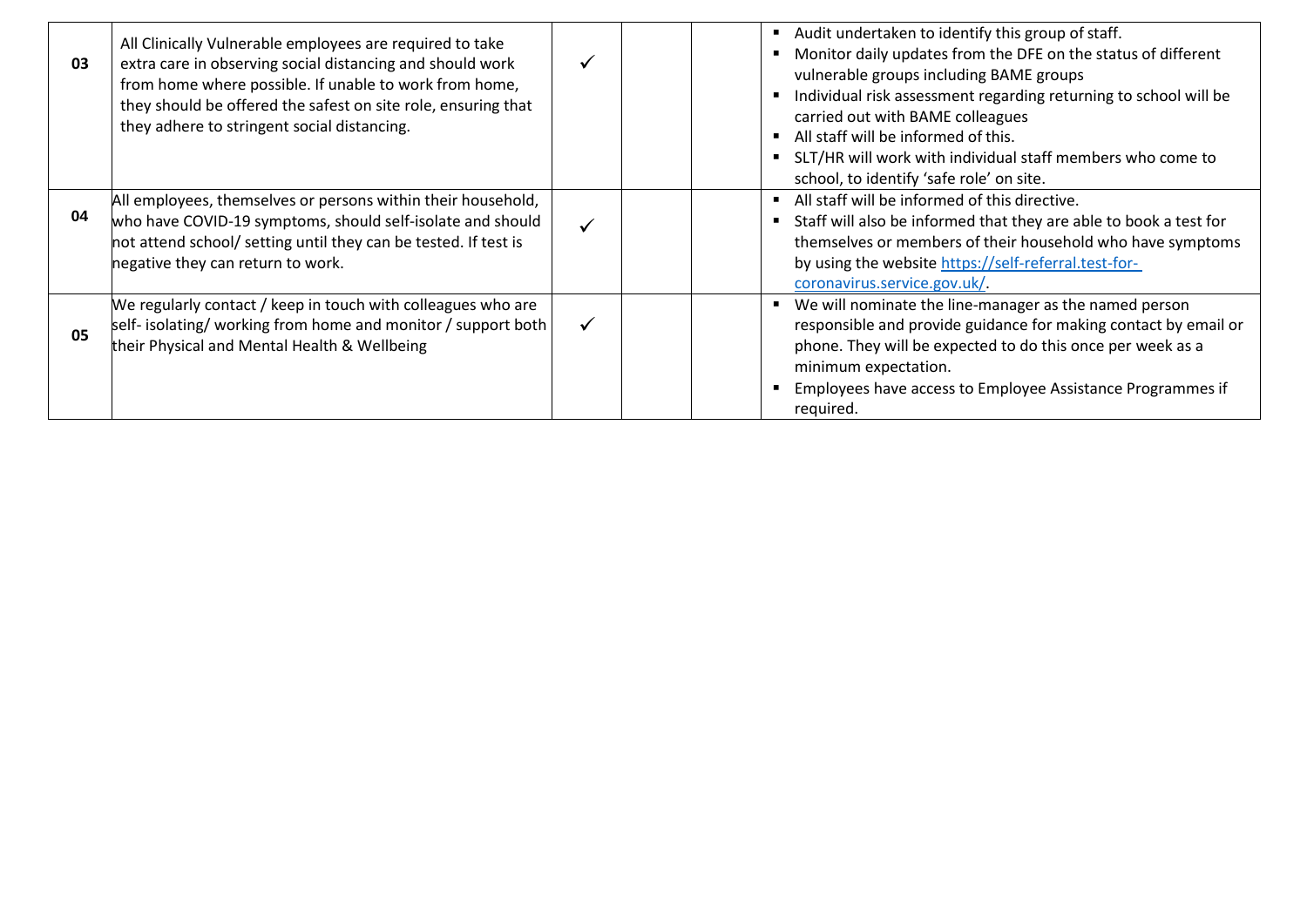| <b>Ref</b> | <b>Control Measure</b>                                                                                                                                         | <b>Yes</b> | <b>No</b> | <b>Actions Taken</b><br>N/A<br><b>Further Actions Required</b>                                                                                                                                                                                                                                                                                                                                                                                                                                                         |
|------------|----------------------------------------------------------------------------------------------------------------------------------------------------------------|------------|-----------|------------------------------------------------------------------------------------------------------------------------------------------------------------------------------------------------------------------------------------------------------------------------------------------------------------------------------------------------------------------------------------------------------------------------------------------------------------------------------------------------------------------------|
| 06         | We provide suitable information and equipment to work at<br>home safely and effectively, including those staff who<br>require additional aids and adaptations. |            |           | Provide all staff with 'Guidance Notes' on 'Working from Home'.<br>$\blacksquare$<br>Ask all staff to inform HR if they have concerns or require further<br>advice.<br>Ask staff to inform HR with any resource concerns.                                                                                                                                                                                                                                                                                              |
| 07         | Amendment to signing in/out procedures.                                                                                                                        |            |           | Receptionist to manually record staff named on entry/exit to<br>school to avoid use of touch screen.<br>Sign instructing this over screen.<br>٠                                                                                                                                                                                                                                                                                                                                                                        |
| 08         | Support for staff wellbeing and mental health                                                                                                                  | ✓          |           | Regular communication with staff<br>$\blacksquare$<br>Follow guidance regarding supporting well being<br>Limited in school face to face contact time to support balance of<br>workload and allow continued remote learning planning and<br>review to flourish<br>Share and encourage positive strategies for managing well being<br>Regular contact and check in as teams<br>Colleague of the week continued remotely<br>Fair rotation of staff working face to face<br>п<br>HR and school mentor support offered<br>п |
| 09         | Ensure social distancing in staff areas                                                                                                                        |            |           | Signage displayed as reminder<br>٠<br>Restrict numbers of staff in school at any one time using rota<br>system<br>Guidance given on safe working practice<br>٠<br>Continue with virtual meeting(Zoom/teams) for meetings<br>٠<br>Inset day rotation plan for face to face updates                                                                                                                                                                                                                                      |

# **Our Students**

| Ref | <b>Control Measure</b>                                                                                                                                                                                    | Yes | <b>No</b> | N/A | <b>Actions Taken</b><br><b>Further Actions Required</b>                                                                                                          |
|-----|-----------------------------------------------------------------------------------------------------------------------------------------------------------------------------------------------------------|-----|-----------|-----|------------------------------------------------------------------------------------------------------------------------------------------------------------------|
| 10  | All Clinically Extremely Vulnerable pupils are required to self-<br>isolate and must not attend school/setting.                                                                                           |     |           |     | Audit using schools medical register.<br>All parents will be informed by letter of Government guidelines.<br>Contact with LA and Dr Baxter regarding any queries |
| 11  | All pupils who live with a person who is Clinically Extremely<br>Vulnerable should work from home if possible, if they do attend<br>school/setting then stringent social distancing must be adhered<br>tο |     |           |     | All parents will be informed by letter of Government guidelines.<br>Young carers ongoing support and regular contact from pastoral<br>team                       |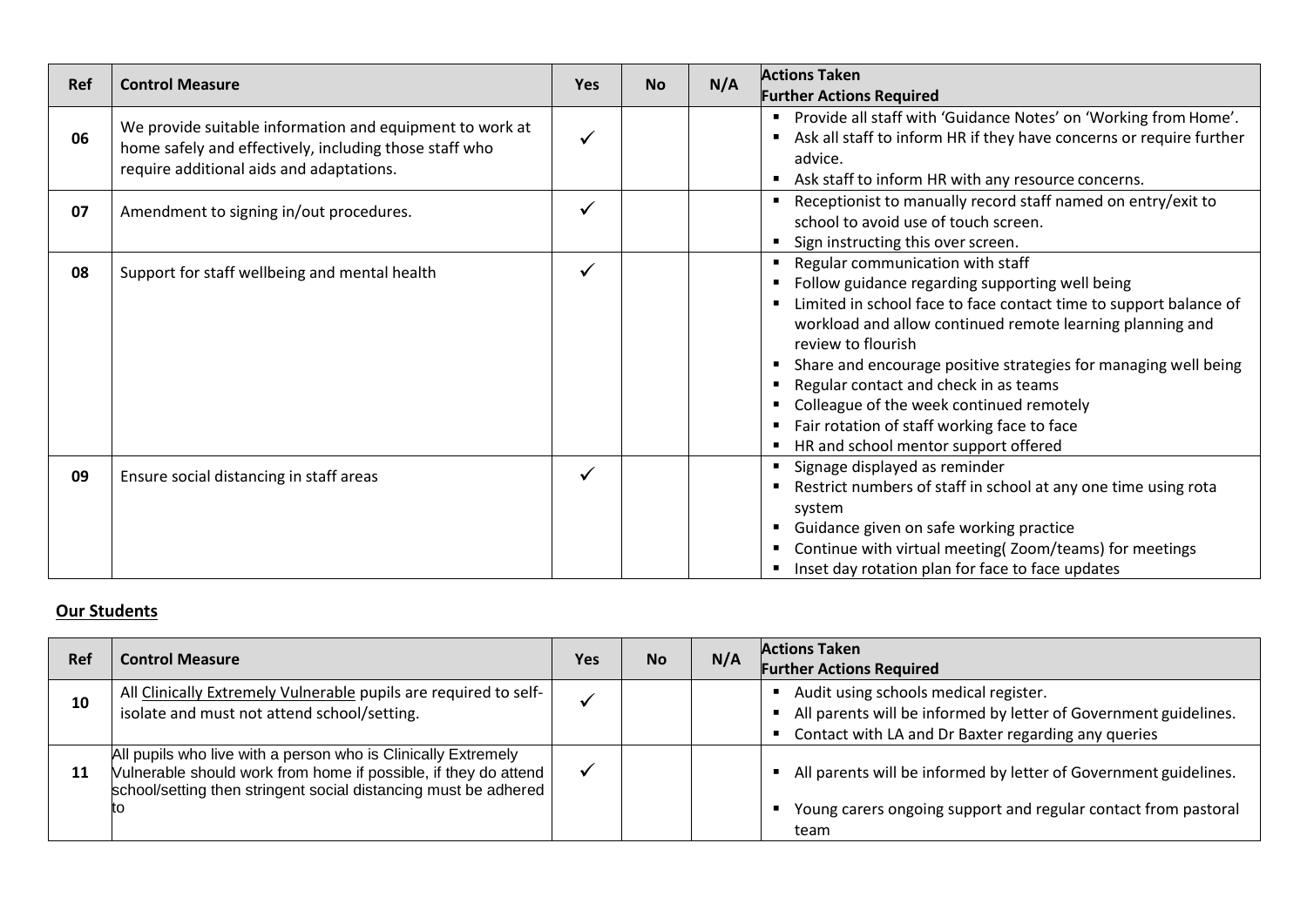| 12 | All Clinically Vulnerable pupils should follow medical<br>advice for their individual circumstances. (NB if a child<br>lives with a person who is Clinically Vulnerable they can<br>attend their school/setting). |              | ✓ | All parents will be informed by letter of Government guidelines.<br>" Monitor daily updates from the DFE on the status of different<br>vulnerable groups including BAME groups<br>Individual risk assessment regarding returning to school will be<br>carried out with BAME colleagues<br>School nurse consulted regarding any concerns                                                                                                                                                                                      |
|----|-------------------------------------------------------------------------------------------------------------------------------------------------------------------------------------------------------------------|--------------|---|------------------------------------------------------------------------------------------------------------------------------------------------------------------------------------------------------------------------------------------------------------------------------------------------------------------------------------------------------------------------------------------------------------------------------------------------------------------------------------------------------------------------------|
| 13 | All pupils, or persons within their household that have COVID<br>19 symptoms should not attend school/ setting until they can be<br>tested. If test is negative they can return to their school/setting.          | ✓            |   | All parents will be informed by letter of Government guidelines.<br>Notice on school website<br>Signage on pupil gates/main entrances<br>Parents and students will also be advised that if they are showing<br>symptoms they are able to book a test for the student or members<br>of their household. All parents will be informed by letter of<br>Government guidelines.                                                                                                                                                   |
| 14 | We provide on-line/distance learning for all pupils who are not<br>in school/ setting.                                                                                                                            | ✓            |   | On-going as per current provision for all year group e.g. google<br>classrooms, Century, Mathswatch, Seneca, GCSE Pod, language nut<br>Work packs available for those requesting them<br>Additional applications and provision for pupil laptops and dongles                                                                                                                                                                                                                                                                 |
| 15 | Students in school must not exceed 25% of cohort in Year<br>Groups 10 & 12, including vulnerable/key worker provision.                                                                                            | $\checkmark$ |   | Audit parent survey regarding intentions to attend face to face<br>offer<br>Pupil rota drawn up in response to survey to restrict numbers on<br>site and prevent crossover of pupils within a day( two week<br>timetable)<br>Follow up checks by subject staff to confirm attendance and devise<br>further rotation of pupils should indicated numbers rise<br>Continued offer of provision for key worker/vulnerable pupils<br>л.<br>Limited in school time daily to 2 hours to avoid break/lunch large<br>gathering issues |
| 16 | Support for student wellbeing and mental health                                                                                                                                                                   | ✓            |   | Continued provision of well-being and support sessions remotely<br>for pupils already in support groups<br>Referrals for in school provision or to group or key worker<br>remotely where need identified                                                                                                                                                                                                                                                                                                                     |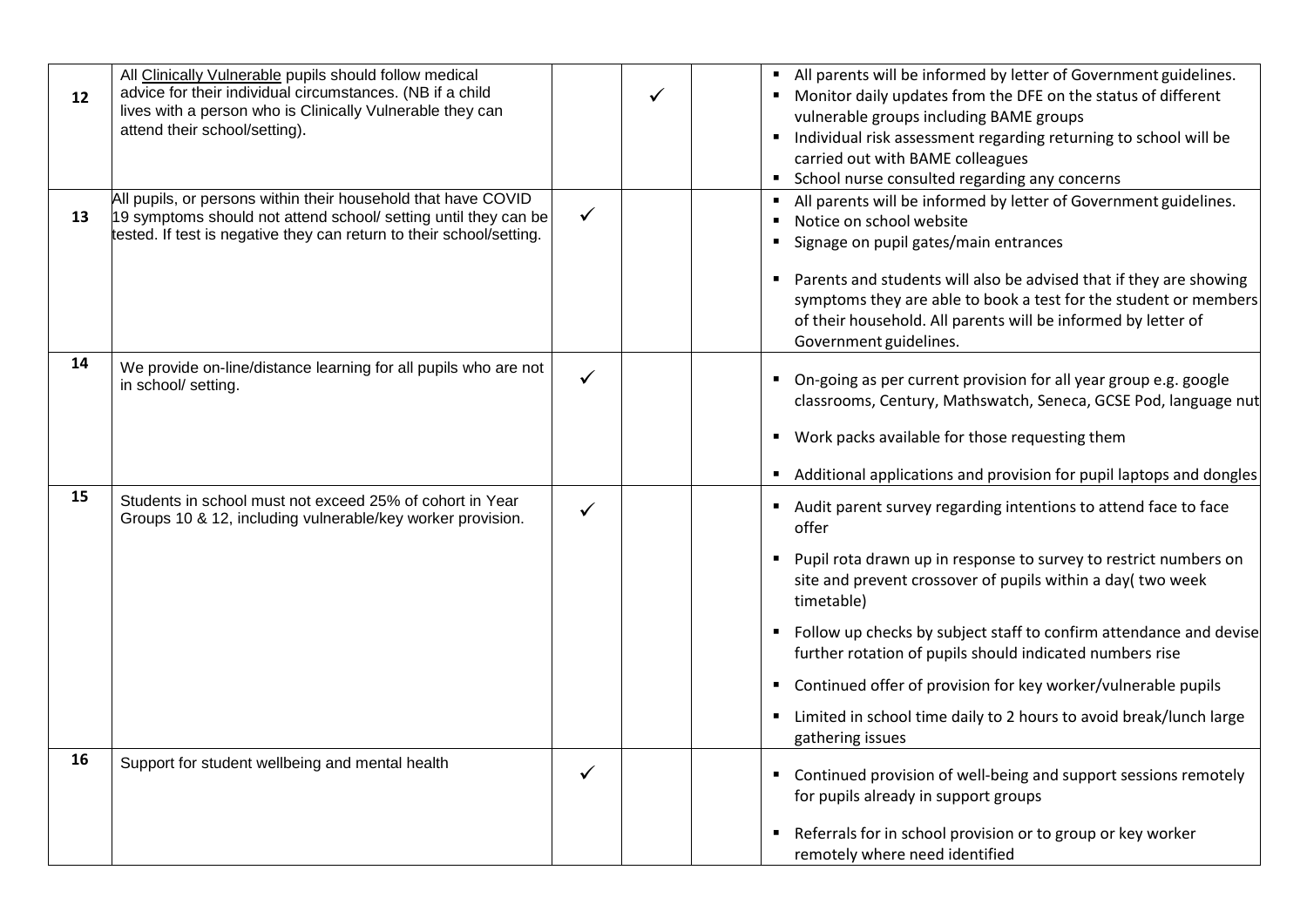|    |                                                                                                                             |              |   | Engagement scores and rewards awarded weekly, non<br>engagement recorded on CPOMS and follow up contact made<br>Daily tutor check ins<br>$\blacksquare$<br>• Pastoral team follow up contact and home visits as appropriate<br>and safe<br>Safeguarding team checks on vulnerable pupils and<br>communication with encompass and social services. Meetings<br>continue remotely.<br>SEN remote key worker support, in school provision and referrals<br>to inclusion panels as appropriate<br>Strategies for managing well- being shared, through google<br>classrooms and on website PSHCE and assembly topics continue<br>remotely |
|----|-----------------------------------------------------------------------------------------------------------------------------|--------------|---|--------------------------------------------------------------------------------------------------------------------------------------------------------------------------------------------------------------------------------------------------------------------------------------------------------------------------------------------------------------------------------------------------------------------------------------------------------------------------------------------------------------------------------------------------------------------------------------------------------------------------------------|
|    |                                                                                                                             |              |   | Sharing good practice through website and newsletter<br>School mentors continue to have remote contact with timetabled<br>pupils                                                                                                                                                                                                                                                                                                                                                                                                                                                                                                     |
| 17 | Support for Parent/Carer anxiety on return to school                                                                        |              | ✓ | Strategies for supporting well-being shared on website and<br>contact points for support sign posted<br>Regular contact and communication with home vis tutors, pastoral<br>team and subject teachers                                                                                                                                                                                                                                                                                                                                                                                                                                |
| 18 | School Behaviour Policy reviewed to ensure pupils follow<br>guidance regarding social distancing rules and safe<br>conduct. | $\checkmark$ |   | Amendments to policy to be made and submitted for ratification<br>Staff training - Inset<br>Letter to parents.<br>All students made aware on initial visit to school.<br>Pupil standards and expectations PowerPoint shared by all<br>teachers on return to school<br>Key worker/vulnerable pupils expectations, timetable and rules<br>٠<br>shared and displayed with pupils and staff on rotation                                                                                                                                                                                                                                  |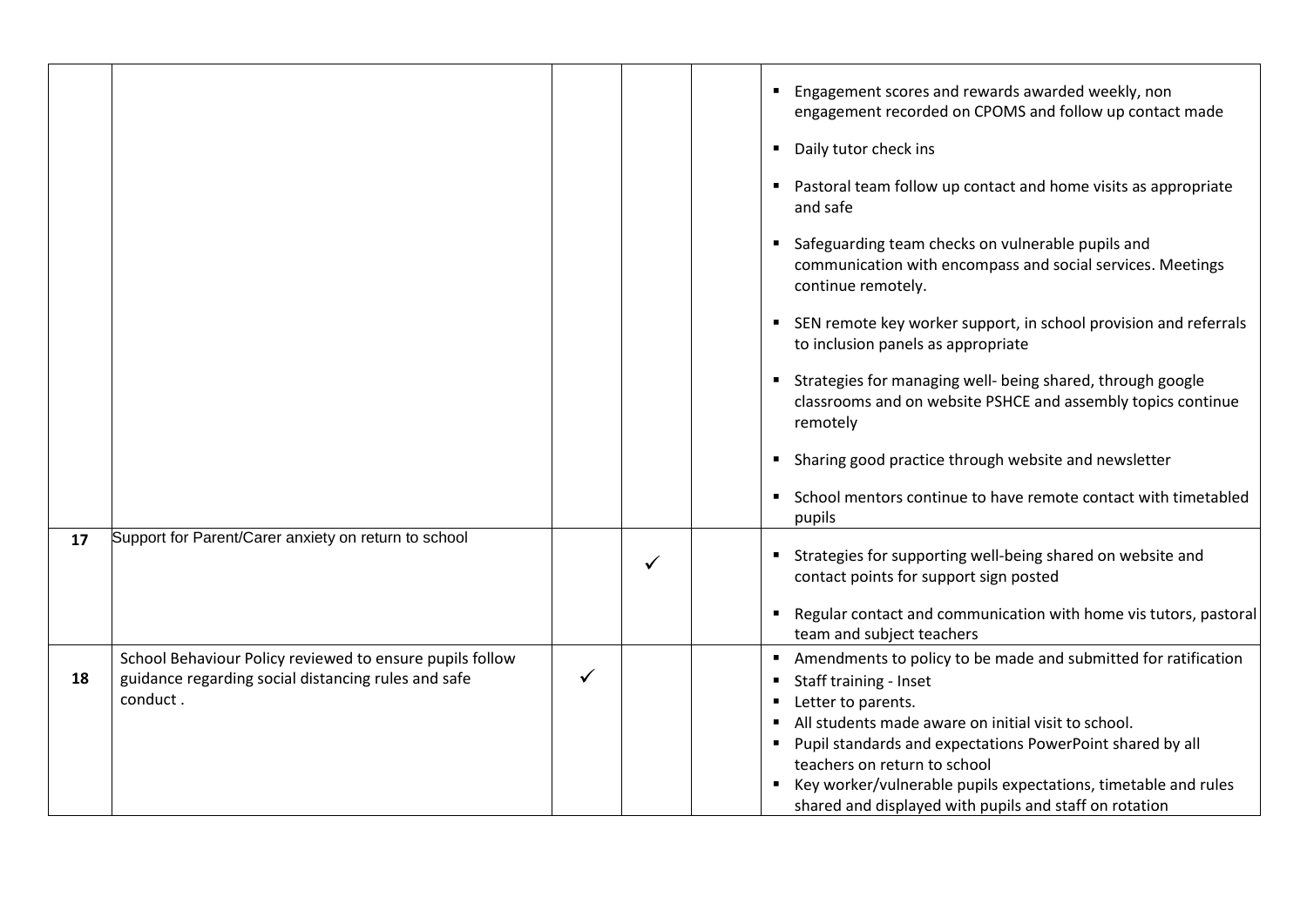# **Our School Site**

|     | <b>Capacity, Access and Egress</b>                                                                                                                |              |           |     |                                                                                                                                                                                                                                                                                                                                                                                                                                                                |  |
|-----|---------------------------------------------------------------------------------------------------------------------------------------------------|--------------|-----------|-----|----------------------------------------------------------------------------------------------------------------------------------------------------------------------------------------------------------------------------------------------------------------------------------------------------------------------------------------------------------------------------------------------------------------------------------------------------------------|--|
| Ref | <b>Control Measure</b>                                                                                                                            | <b>Yes</b>   | <b>No</b> | N/A | <b>Actions Taken</b><br><b>Further Actions Required</b>                                                                                                                                                                                                                                                                                                                                                                                                        |  |
| 19  | Designated Entrance and Exit Points to the Building (for each<br>cohort of pupils where possible).                                                | $\checkmark$ |           |     | Main gate and additional gates/ staggered start and finish times<br>$\blacksquare$<br>for key worker and Yr 10 / social distance rule/ markings on floor.<br>Identified entry gate and staff plan for managing and supervising<br>п<br>supervised exit of pupils<br>Draft plan facilitate limited pupils maximum numbers arriving<br>$\blacksquare$<br>and leaving at any one time.<br>2m spacing at entry points to filter pupils as arrive<br>$\blacksquare$ |  |
| 20  | Increased number of Entrance and Exit Points to the Building<br>(external classroom doors should be used where possible).                         |              |           |     | Small numbers - entering/exiting via different routes off<br>$\blacksquare$<br>school, open up 3 gate points and stagger key<br>worker/Yr10 times.                                                                                                                                                                                                                                                                                                             |  |
| 21  | Develop, share and display drop off/collection protocols, e.g.<br>one way system and one parent/carer only to drop<br>off/collect child.          |              |           |     | Letter to parents.<br>п<br>Clear signage on main doors/gates.<br>п<br>Timetable includes entry points for specific classes<br>п                                                                                                                                                                                                                                                                                                                                |  |
| 22  | Ensure schools, parents and young people follow<br>the Coronavirus (COVID-19): safer travel guidance for<br>passengers when planning their travel |              |           |     | Letter to parents.<br>п<br>Link to guidance on website.<br>п<br>Communicate numbers to bus company in advance<br>٠                                                                                                                                                                                                                                                                                                                                             |  |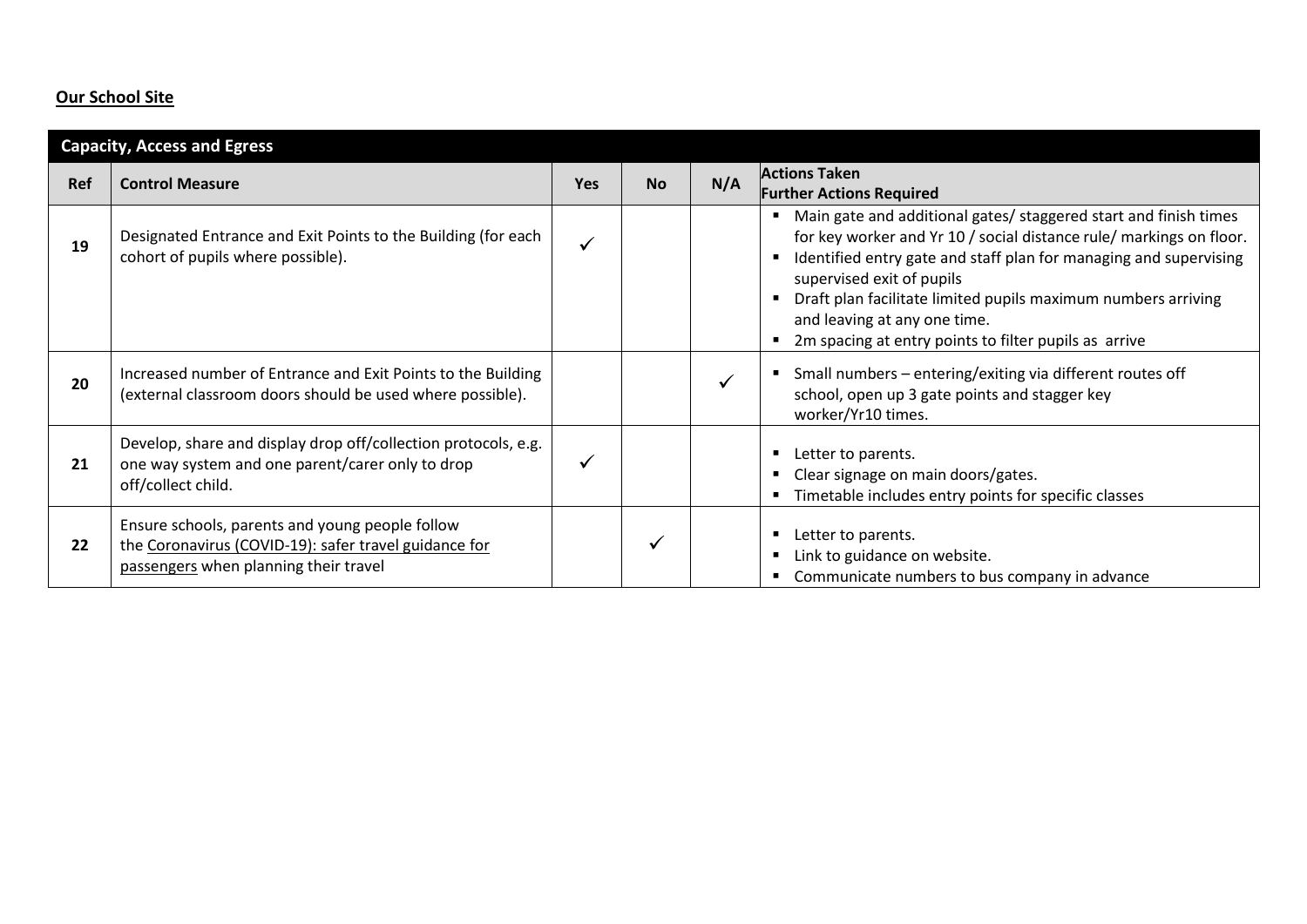| Ref | <b>Control Measure</b>                                                                                              | <b>Yes</b> | <b>No</b> | N/A | <b>Actions Taken</b><br><b>Further Actions Required</b>                                                                                                                                                                                                |
|-----|---------------------------------------------------------------------------------------------------------------------|------------|-----------|-----|--------------------------------------------------------------------------------------------------------------------------------------------------------------------------------------------------------------------------------------------------------|
| 23  | Restrictions on access to school/setting by third parties<br>(parents, members of the public, visitors etc).        |            |           |     | Clear notice on Website.<br>Clear signage on main entrance doors.<br>Reception support to control visitor numbers<br>Visitors on site restricted                                                                                                       |
| 24  | Manage drop off and exit times, lunch and break times for<br>each cohort/group to avoid gathering of larger groups. |            |           |     | Clear entrance and exit strategy communicated to pupils, parents<br>and staff.<br>Staff supervision rota to be in place<br>Key worker and vulnerable plan in place<br>■ Yr 10 reduced contact time to avoid break and lunch times in<br>school         |
| 25  | Safe provision and arrangements for break and lunch.                                                                | ✓          |           |     | Yr 10 reduced contact time to avoid break and lunch times in<br>school<br>Toilet passes and supervision plan in place in school                                                                                                                        |
| 26  | Minimise opportunity for students to gather in larger groups off-<br>site at the end of the school day.             | ✓          |           |     | " Escorted exit plan in place and duty rota.<br>Pupil expectations presentation shared and reinforced by all staff.<br>Parent/pupils letter reminding of standards and expectations an<br>warning of ongoing risk                                      |
| 27  | Update fire evacuation procedures to ensure compliance with<br>Covid19 guidance                                     | ✓          |           |     | " Reviewed fire evacuation plan to be shared at Inset with staff and<br>with pupils on daily return as part of presentation to pupils.<br>Display revised plans<br>Ensure amended fire marshall staff present in school and aware of<br>responsibility |

|     | Physical / Social Distancing in the Building                                                                                                                                                         |     |           |     |                                                                                                                                                                                                                                                                    |  |
|-----|------------------------------------------------------------------------------------------------------------------------------------------------------------------------------------------------------|-----|-----------|-----|--------------------------------------------------------------------------------------------------------------------------------------------------------------------------------------------------------------------------------------------------------------------|--|
| Ref | <b>Control Measure</b>                                                                                                                                                                               | Yes | <b>No</b> | N/A | <b>Actions Taken</b><br><b>Further Actions Required</b>                                                                                                                                                                                                            |  |
| 28  | Classrooms/Offices re- organised maintaining space<br>between seats/desks to ensure social distancing (2 metres<br>where possible) or occupancy<br>limited to ensure 2 metre gap between individuals |     |           |     | Plan identifies rooms to be used and cleaning and set up planned<br>for used classroom settings.<br>Training for staff.<br>Site/IT to move desks where appropriate.                                                                                                |  |
| 29  | Social distancing message is re-enforced to pupils/staff at<br>regular intervals                                                                                                                     |     |           |     | Teachers trained to ensure this message constantly shared.<br>All classrooms have notices displayed.<br>Signage throughout school.<br>Regular reminders via briefing notes.<br>Behaviour policy adjusted to reflect this and staff reminded of<br>expected conduct |  |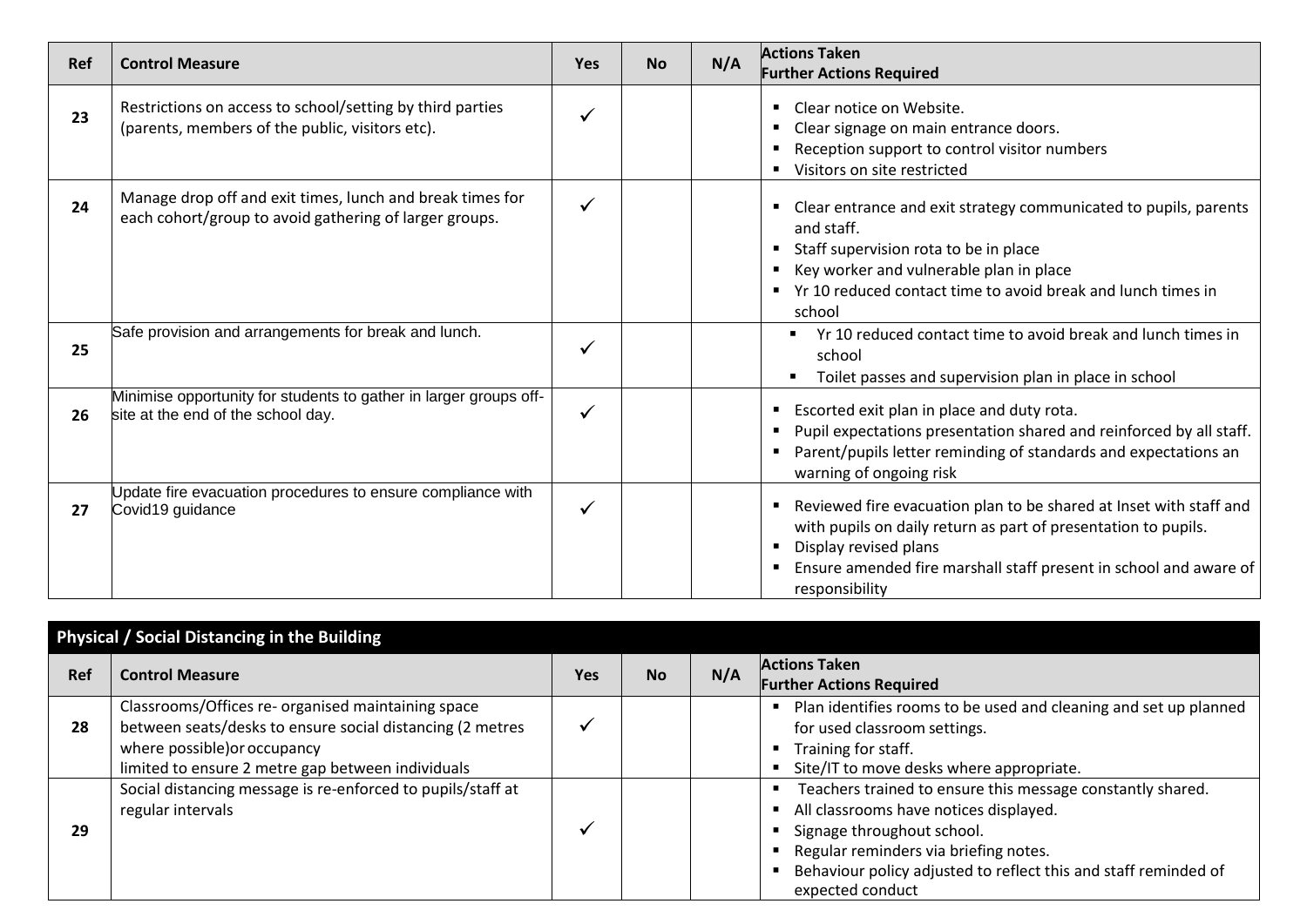| 30 | Outside space is used wherever possible for learning.                                                                                                                                                                                    | Will be used at breaktime for key worker/vulnerable.<br>Staff using external space must ensure 2 m distancing rules apply                                                                                                                                                                                                                                                                 |
|----|------------------------------------------------------------------------------------------------------------------------------------------------------------------------------------------------------------------------------------------|-------------------------------------------------------------------------------------------------------------------------------------------------------------------------------------------------------------------------------------------------------------------------------------------------------------------------------------------------------------------------------------------|
| 31 | Reduced movement around school - ensure group / cohort<br>move around school together and limit contact with other<br>groups/cohorts within the school/setting.                                                                          | Classrooms used where wide corridor spacing allows safer<br>movement. Single file keep to the left hand side plan in place<br>Specific labelling of corridors to facilitate student movement.<br>All students made aware of routes, social distancing expectations.<br>Specific student groups identified - staggered entry times, break<br>times, finish times and classroom identified. |
| 32 | Communal spaces such as dining room, assembly hall to be<br>used at half capacity.                                                                                                                                                       | Separate arrangements for key worker/vulnerable pupils.<br>Dinner hall not in use during shorted day and reduced numbers,<br>cleaning rota in place, no daily crossover<br>Shorter day Yr 10 to negate the need for communal area<br>gatherings                                                                                                                                           |
| 33 | Stagger the use and limit the occupancy of staff room and<br>offices by employees.                                                                                                                                                       | Staff trained in light of COVID-19.<br>Staff room closed to social gatherings.<br>Continue virtual meetings as appropriate                                                                                                                                                                                                                                                                |
| 34 | Kitchen/Cleaning staff maintain social distancing of 2 metres<br>in the kitchen where possible.<br>Kitchen/Cleaning staff to be advised of the school's<br>expectation re: self-isolation/social distancing and hygiene<br>requirements. | SBM to ensure employees are aware (in writing) and acting<br>on.<br>Designated cleaning spaces identified to avoid need to social<br>distance                                                                                                                                                                                                                                             |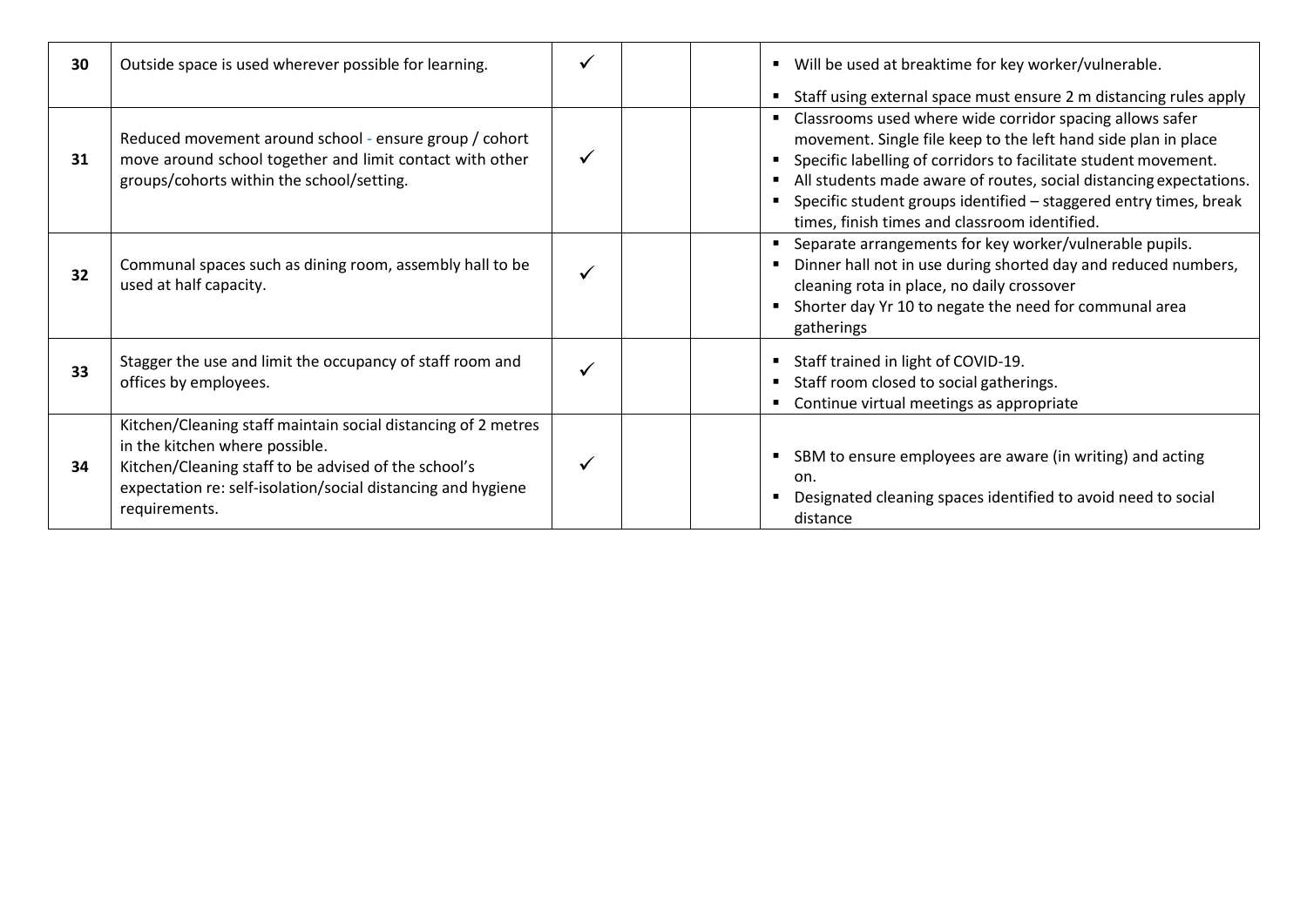| Ref | <b>Control Measure</b>                                                                                                                    | <b>Yes</b> | <b>No</b> | N/A | <b>Actions Taken</b><br><b>Further Actions Required</b>                                                                                                                                                                                                                                 |
|-----|-------------------------------------------------------------------------------------------------------------------------------------------|------------|-----------|-----|-----------------------------------------------------------------------------------------------------------------------------------------------------------------------------------------------------------------------------------------------------------------------------------------|
| 35  | Use of Small Meeting Rooms and Confined Areas (including<br>Photocopier / Printer / Storage areas) by more than one<br>person prohibited. |            |           |     | " Staff trained in light of COVID-19.<br>Signage in rooms<br>Wipes provided for printers.<br>Hand sanitiser available.                                                                                                                                                                  |
| 36  | Non Essential repair / contracted works in buildings to be<br>carried outside school hours.                                               |            |           |     | Site Manager to arrange for such visitors to attend out of<br>school hours/ when pupils not in school.                                                                                                                                                                                  |
| 37  | Staff movement around school, use of classrooms to be<br>limited.                                                                         |            |           |     | Staff trained in light of COVID-19.<br>Staff encouraged to limit movement around school to essential<br>journeys.<br>Staff encouraged to use telephones/radios to communicate<br>instead.<br>Floor markings in corridors to assist with social distancing when<br>moving around school. |

**Additional Physical / Social Distancing Measures applies (please detail below)**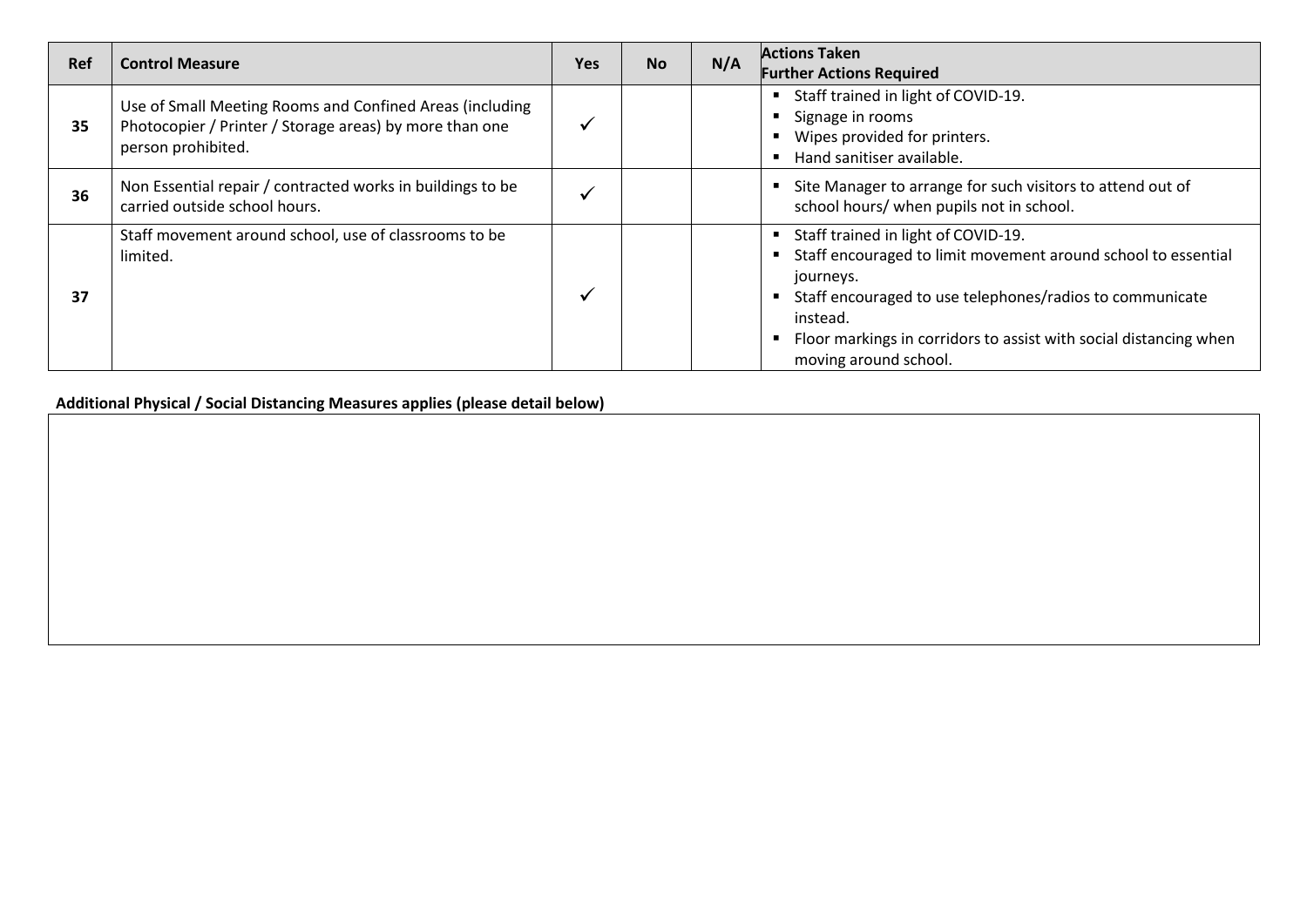| <b>Infection Control, Cleaning and Hygiene Arrangements</b> |                                                                                                                                                                                                                                                                                                         |              |           |     |                                                                                                                                                                                                                                                                                                                                                                                                                                                                                                                                                                                                                                                      |  |  |  |
|-------------------------------------------------------------|---------------------------------------------------------------------------------------------------------------------------------------------------------------------------------------------------------------------------------------------------------------------------------------------------------|--------------|-----------|-----|------------------------------------------------------------------------------------------------------------------------------------------------------------------------------------------------------------------------------------------------------------------------------------------------------------------------------------------------------------------------------------------------------------------------------------------------------------------------------------------------------------------------------------------------------------------------------------------------------------------------------------------------------|--|--|--|
| Ref                                                         | <b>Control Measure</b>                                                                                                                                                                                                                                                                                  | <b>Yes</b>   | <b>No</b> | N/A | <b>Actions Taken</b><br><b>Further Actions Required</b>                                                                                                                                                                                                                                                                                                                                                                                                                                                                                                                                                                                              |  |  |  |
| 38                                                          | Staff and/or pupils who are experiencing symptoms<br>associated with COVID-19 are instructed not to attend the<br>school/setting and to refer to current advice and guidance.                                                                                                                           |              |           |     | All staff will be informed of this directive.<br>Staff will also be informed that they are able to book a test for<br>themselves or members of their household who have symptoms<br>by using the website https://self-referral.test-for-<br>coronavirus.service.gov.uk/.                                                                                                                                                                                                                                                                                                                                                                             |  |  |  |
| 39                                                          | Staff who experience symptoms as above whilst at work,<br>should immediately go home and follow the guidance set<br>out above.                                                                                                                                                                          |              |           |     | All staff advised accordingly                                                                                                                                                                                                                                                                                                                                                                                                                                                                                                                                                                                                                        |  |  |  |
| 40                                                          | Pupils who experience COVID-19 symptoms should be<br>collected from school/setting as soon as possible. They<br>should be kept 2m apart from all other pupils and staff<br>whilst on site.<br>If pupil needs direct personal care until they can return<br>home, staff should wear the appropriate PPE. |              |           |     | Isolation Room identified - current Interview Room off reception.<br>Will ensure deep cleaning following use.<br>Gloves/Aprons/Face Masks received from LA.<br>п<br>Eye protection - use of new Science Goggles.<br>Parents of children experiencing symptoms - advised to have<br>٠<br>child tested.<br>All staff and students, who have been in contact, advised to get<br>tested.<br>Governors and LA informed if any cases tested are positive,<br>names will not be given unless essential in accordance with data<br>protection. School will then work with Public Health England.<br>Deep clean takes place as appropriate.<br>$\blacksquare$ |  |  |  |
| 41                                                          | Provision of hand-washing / hand-hygiene facilities at<br>entrances and throughout school/setting (regular monitored<br>& maintained).                                                                                                                                                                  | ✓            |           |     | Staff training<br>$\blacksquare$<br>Hand Sanitiser available at key points and in classrooms<br>Students will be instructed on when, where and how to wash<br>hands throughout the day.                                                                                                                                                                                                                                                                                                                                                                                                                                                              |  |  |  |
| 42                                                          | All staff and pupils are encouraged to regularly wash their<br>hands with soap and water, especially upon arrival at<br>school/setting, prior to eating, following break/lunch time<br>and any other time deemed necessary (after<br>coughs/sneezes).                                                   | ✓            |           |     | Students will be directed, in relation to when/where<br>$\blacksquare$<br>and how, hand-washing will take place.<br>Hand Sanitiser at key points and in classrooms<br>Staff to be advised.<br>п<br>Signage up around school.<br>$\blacksquare$<br>Soap will be provided and replaced as necessary throughout the<br>day.                                                                                                                                                                                                                                                                                                                             |  |  |  |
| 43                                                          | Different hand wash facilities should be available for each<br>cohort/group within school/setting where possible.                                                                                                                                                                                       | $\checkmark$ |           |     | School toilets will be zoned. Students will be made aware of<br>arrangements regarding use of toilets.<br>Regular cleaning and monitoring of toilets                                                                                                                                                                                                                                                                                                                                                                                                                                                                                                 |  |  |  |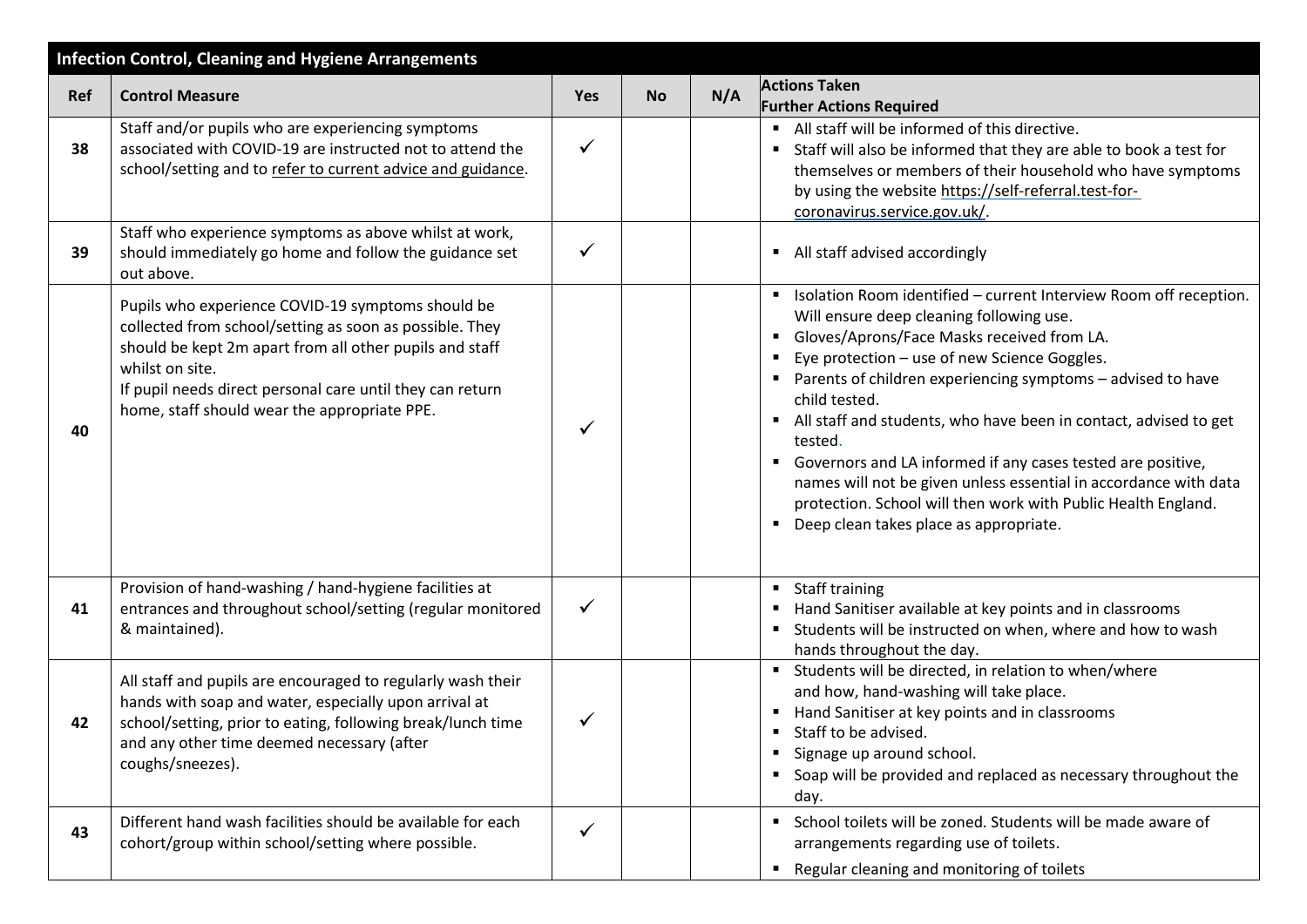| 44 | <sup>1</sup> Remove unnecessary items from classrooms / desks / offices 1<br>and soft toys that are hard to clean. |  |  | Staff training in light of COVID-19.<br>Regular daily thorough cleaning of school.<br>On-site daily cleaning provision throughout day. |  |
|----|--------------------------------------------------------------------------------------------------------------------|--|--|----------------------------------------------------------------------------------------------------------------------------------------|--|
|----|--------------------------------------------------------------------------------------------------------------------|--|--|----------------------------------------------------------------------------------------------------------------------------------------|--|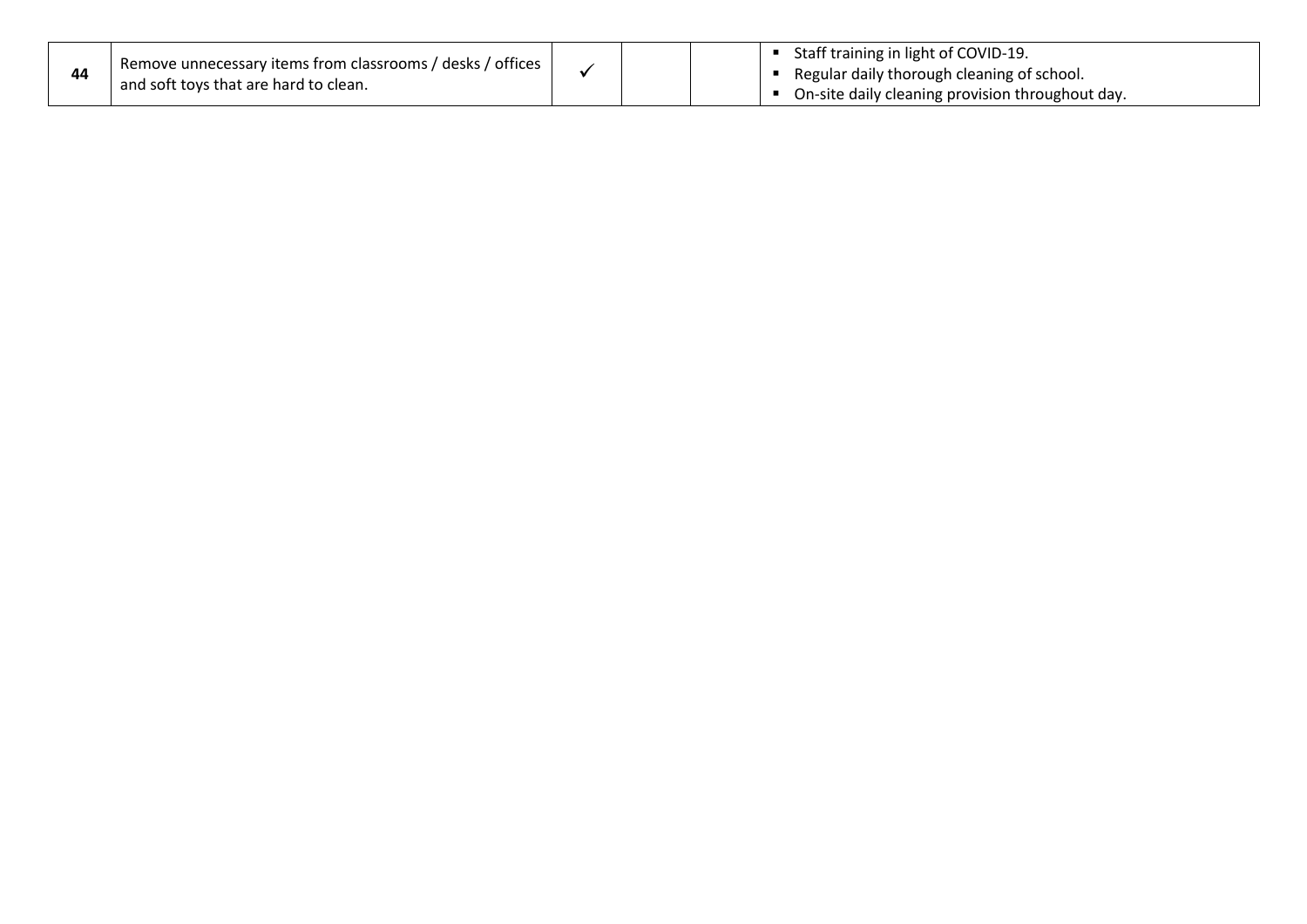| <b>Ref</b> | <b>Control Measure</b>                                                                                                                                                                                                                                                                                                                                                                                                                           | Yes          | <b>No</b> | N/A                                                 | <b>Actions Taken</b>                                                                                                                                                                                                                                                                                                                                   |  |
|------------|--------------------------------------------------------------------------------------------------------------------------------------------------------------------------------------------------------------------------------------------------------------------------------------------------------------------------------------------------------------------------------------------------------------------------------------------------|--------------|-----------|-----------------------------------------------------|--------------------------------------------------------------------------------------------------------------------------------------------------------------------------------------------------------------------------------------------------------------------------------------------------------------------------------------------------------|--|
|            |                                                                                                                                                                                                                                                                                                                                                                                                                                                  |              |           |                                                     | <b>Further Actions Required</b>                                                                                                                                                                                                                                                                                                                        |  |
| 45         | Use of fingerprint payment machine.                                                                                                                                                                                                                                                                                                                                                                                                              | $\checkmark$ |           | $N/A$ at<br>present but<br>plan for<br>wider return | • Machine out of use                                                                                                                                                                                                                                                                                                                                   |  |
| 46         | Sharing of pencils/pens and other items of stationery is<br>avoided where possible. (Pupils have their own stationery in<br>their own pencil case as they do in Secondary Schools).                                                                                                                                                                                                                                                              | $\checkmark$ |           |                                                     | " Pupils bring own equipment into school.<br>• School will provide pencil cases with pens/pencils. Students to<br>label and retained in school.<br>Resources to be provided electronically wherever possible.<br>$\blacksquare$                                                                                                                        |  |
| 47         | Equipment that may need to be shared (laminators,<br>guillotines etc) should be cleaned and sanitised before and<br>after use.                                                                                                                                                                                                                                                                                                                   | $\checkmark$ |           |                                                     | Regular cleaning after each use - wipes available. Signage<br>$\blacksquare$<br>displayed. Daily cleaning with disinfectant - monitored by<br>supervisor / site manager.                                                                                                                                                                               |  |
| 48         | All staff and pupils are encouraged to cough/sneeze into<br>tissues and dispose of these in appropriate waste disposal<br>bins. Catch it, Kill it, Bin it)                                                                                                                                                                                                                                                                                       | $\checkmark$ |           |                                                     | Staff and students trained in light of COVID-19.<br>$\blacksquare$<br>" Tissues in all teaching rooms / offices.                                                                                                                                                                                                                                       |  |
| 49         | Additional lidded bins and increased emptying /<br>replacement are provided / in-place.                                                                                                                                                                                                                                                                                                                                                          |              | ✓         |                                                     | Bins in all teaching rooms / offices.<br>$\blacksquare$<br>Bins emptied at end of each session.                                                                                                                                                                                                                                                        |  |
| 50         | All working areas within the building should be well-<br>ventilated (windows and doors open), where safe and<br>appropriate to do so.                                                                                                                                                                                                                                                                                                            | $\checkmark$ |           |                                                     | " Staff and students training in light of COVID-19.                                                                                                                                                                                                                                                                                                    |  |
| 51         | Increased frequency of cleaning of communal areas and<br>locations / high contact points (using detergent and hot<br>water, followed by a chlorine based disinfectant solution)<br>including:<br>Toilets<br>$\blacksquare$<br>Door Handles / Access Buttons<br>Kitchen areas and associated equipment<br>Water dispensers / coolers<br>п<br>Printers / Photocopiers<br>White Boards<br>Light Switches<br>hand rails on stairs<br>Desks<br>Chairs |              |           |                                                     | Water dispenser will be switched off.<br>$\blacksquare$<br>Pupils to bring in bottled water and spare if needed.<br>٠<br>Adults encouraged to provide own drinks for personal use.<br>$\blacksquare$<br>Cleaning team advised to undertake frequent cleaning of<br>$\blacksquare$<br>these areas and checklist provided.<br>• Spot checks by Site Team |  |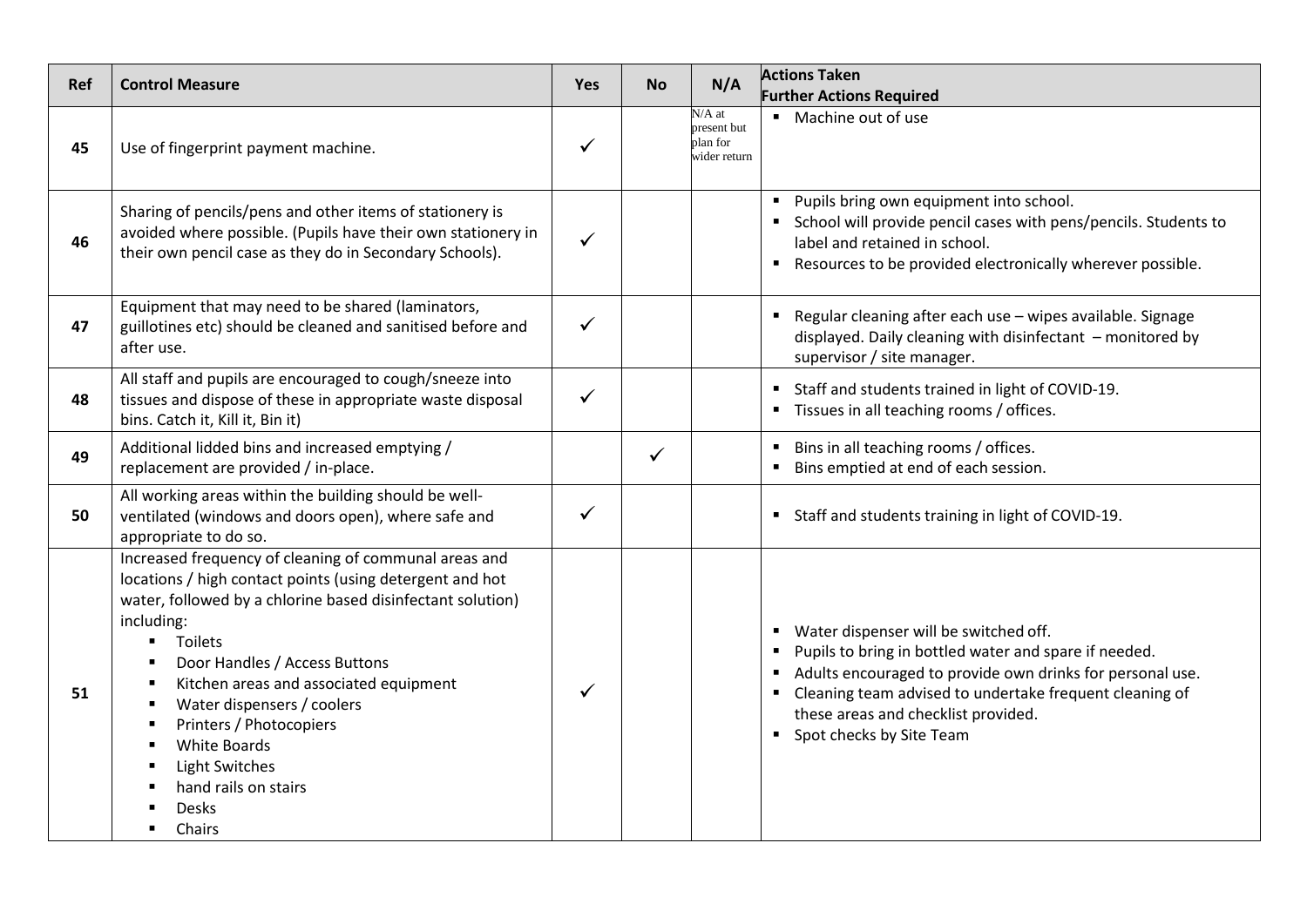| <b>Ref</b> | <b>Control Measure</b>                                                                                                                                                                                                                                                               | <b>Yes</b>   | <b>No</b> | N/A | <b>Actions Taken</b><br><b>Further Actions Required</b>                                                                                                                                                                                                         |
|------------|--------------------------------------------------------------------------------------------------------------------------------------------------------------------------------------------------------------------------------------------------------------------------------------|--------------|-----------|-----|-----------------------------------------------------------------------------------------------------------------------------------------------------------------------------------------------------------------------------------------------------------------|
| 52         | If staff bring in their own food, this should be food which<br>does not require heating or additional preparation in kitchen<br>/ canteen / staff room areas.                                                                                                                        | $\checkmark$ |           |     | " Staff kitchen / microwave - closed for heating food.<br>Signage on walls and equipment.                                                                                                                                                                       |
| 53         | Use of kitchen areas to be limited to preparation of hot<br>drinks, cleaning of cups / mugs etc. Employees to use own<br>designated cup or mug.                                                                                                                                      | ✓            |           |     | $\blacksquare$ As above.<br>■ Staff training in light of COVID-19.                                                                                                                                                                                              |
| 54         | Employees to store, where possible, coats, bags and non-<br>work essential items in personal lockers. Where lockers are<br>not provided, employees will not use shared coat racks /<br>stands and will store coats on the back of their chairs and<br>bags safely under their desks. | ✓            |           |     | Lockers not available for all.<br>Staff to keep coats, bags in classroom at teacher's desk.<br>• Classrooms to be locked when not in use.                                                                                                                       |
| 55         | Staff and pupils are provided with instructions on how to<br>achieve effective hand-washing; for example, in the form of<br>posters, written guidance and video clips etc.                                                                                                           | ✓            |           |     | • Posters displayed in classrooms/toilets.<br>■ Teachers to make all students aware.<br>Staff and pupil briefing                                                                                                                                                |
| 56         | Office staff who receive deliveries, post etc, are encouraged<br>to wash their hands more frequently and are provided with<br>sanitiser.                                                                                                                                             | $\checkmark$ |           |     | • Staff Training<br>Cleaning products available at key points<br>" Cleaning Procedures identified or goods stored for 3 days before<br>being distributed                                                                                                        |
| 57         | Increased frequency of toilet inspections and checks to<br>ensure sufficient supplies of liquid soap and paper towels<br>are maintained. Staff to report shortages to site staff.                                                                                                    | ✓            |           |     | Site Manager monitors throughout the day.<br>Minimum cleaning of staff toilets - 3 x per day.<br>Cleaning log in all toilets.<br>Staff to notify on-site cleaner if pupil uses toilet during teaching<br>time, so cleaning can take place.                      |
| 58         | Suppliers and Contractors and visitors advised, if attending<br>premises, of infection control arrangements, no-access areas<br>and expectations around personal hygiene.<br>List of visitors to be kept.                                                                            | ✓            |           |     | • Guidance on social distancing to be explained prior to visit or on<br>arrival by reception staff.<br>Signage placed in reception.<br>Reception to keep daily visitor list.                                                                                    |
| 59         | Reduce opportunity/need for external visitors to school                                                                                                                                                                                                                              | ✓            |           |     | " Site staff to arrange visits after school hours/ when pupils not in<br>school<br>" Meetings and visits to be conducted by email, phone call, zoom<br>and teams where possible<br>• Website and google classrooms used for parental and pupil<br>notifications |

**Additional Infection Control, Cleaning and Hygiene Measures applied (please detail below)**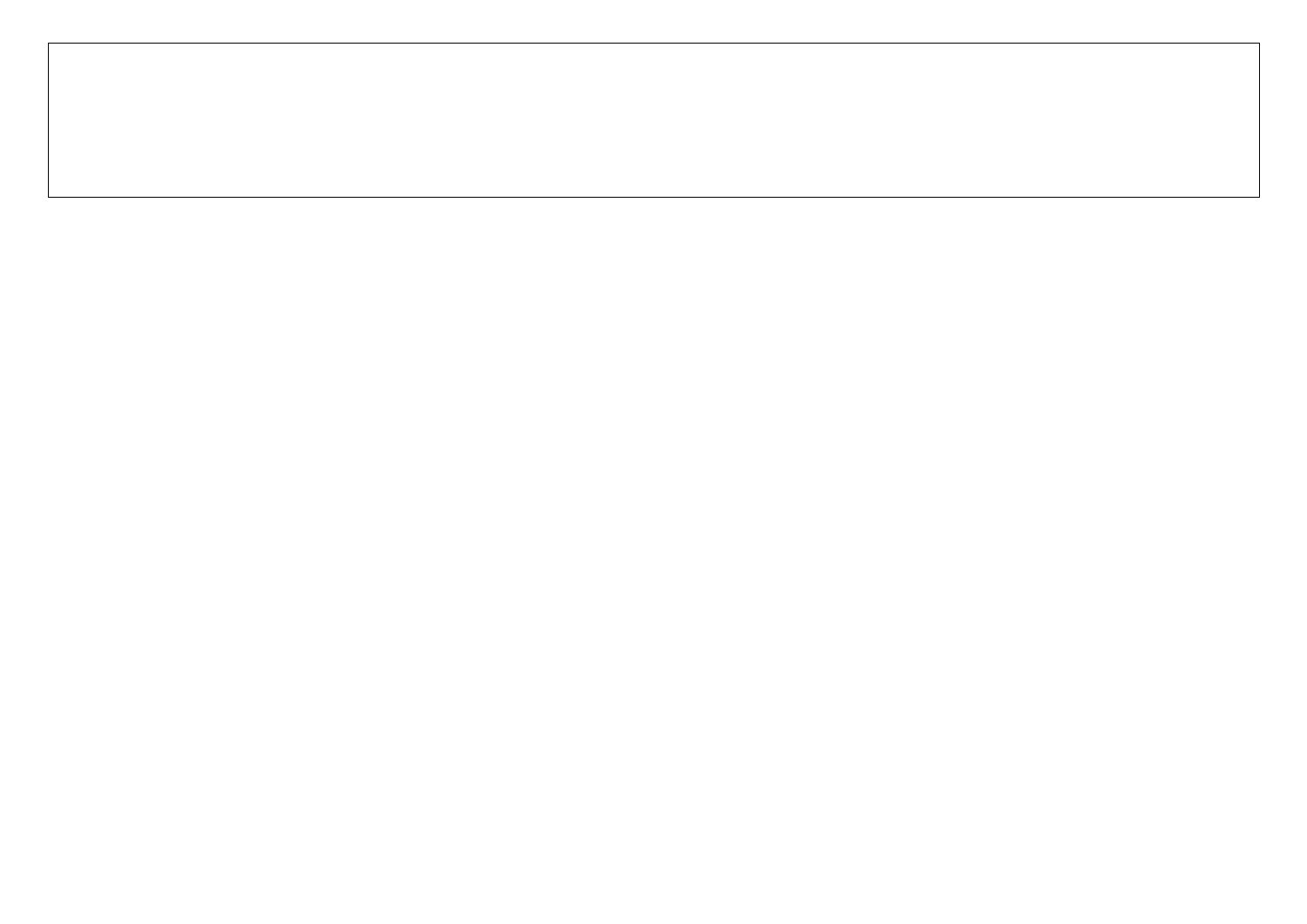|     | <b>Key Roles and Responsibilities</b>                                                                                                                                                                               |            |           |     |                                                                                                                                                                                                        |  |
|-----|---------------------------------------------------------------------------------------------------------------------------------------------------------------------------------------------------------------------|------------|-----------|-----|--------------------------------------------------------------------------------------------------------------------------------------------------------------------------------------------------------|--|
| Ref | <b>Control Measure</b>                                                                                                                                                                                              | <b>Yes</b> | <b>No</b> | N/A | <b>Actions Taken</b><br><b>Further Actions Required</b>                                                                                                                                                |  |
| 60  | Sufficient staffing / resources are in place to maintain the<br>security of the building and its occupants.                                                                                                         |            |           |     | Audit carried out.<br>Rota in place for teaching and support staff<br>Fire evacuation procedure reviewed<br>Survey update on anticipated pupil numbers                                                 |  |
| 61  | Sufficient staffing / resources are in place to maintain the<br>cleanliness of the building and to carry out necessary<br>inspections of consumables needed to maintain hygiene<br>(including their replenishment). |            |           |     | Site Manager to ensure site team issue SLT with cleaning criteria<br>for SBM signing off<br>Site Manager monitoring cleaning provision throughout.<br>Site Manager reporting to SBM.                   |  |
| 62  | Sufficient numbers of trained staff are in place to provide<br>Emergency First Aid.                                                                                                                                 |            |           |     | Audit carried out by SLT / Health & Safety Manager.<br>Face Mask / Mask / Apron / Gloves to be worn - and disposed of<br>following use.<br>First aid officer on rota whilst pupils in school           |  |
| 63  | Sufficient numbers of staff are in place to enable safe<br>evacuation of the building in the event of an emergency.                                                                                                 |            |           |     | Audit carried out by SLT / Health & Safety Manager.<br>Clear routes and social distancing measures adhered to.<br>Staff supervision of students.<br>Revised fire evacuation procedures and marshalling |  |

|     | <b>Statutory Premises Compliance and Maintenance</b>                                                                                                                                                                                                                                                           |            |           |     |                                                                                                                                                                               |  |  |  |
|-----|----------------------------------------------------------------------------------------------------------------------------------------------------------------------------------------------------------------------------------------------------------------------------------------------------------------|------------|-----------|-----|-------------------------------------------------------------------------------------------------------------------------------------------------------------------------------|--|--|--|
| Ref | <b>Control Measure</b>                                                                                                                                                                                                                                                                                         | <b>Yes</b> | <b>No</b> | N/A | <b>Actions Taken</b><br>Details / Further Information                                                                                                                         |  |  |  |
| 64  | PPM (Planned Preventative Maintenance) work continues to<br>be delivered for critical building systems (Life-Safety)<br>including:<br>Fire Alarm and Detection<br>Powered Doors / Gates<br>Legionella and Water Testing<br><b>Electrical Safety</b><br>Gas Safety<br><b>PAT Testing</b><br>Asbestos Management |            |           |     | • All maintenance contracts continue for critical building<br>systems.<br>Statutory testing and checks continue.<br>Site manager supervises safe working practices adhered to |  |  |  |
| 65  | Defect Reporting arrangements are in place.                                                                                                                                                                                                                                                                    |            |           |     | • All staff aware, but to be reminded.                                                                                                                                        |  |  |  |